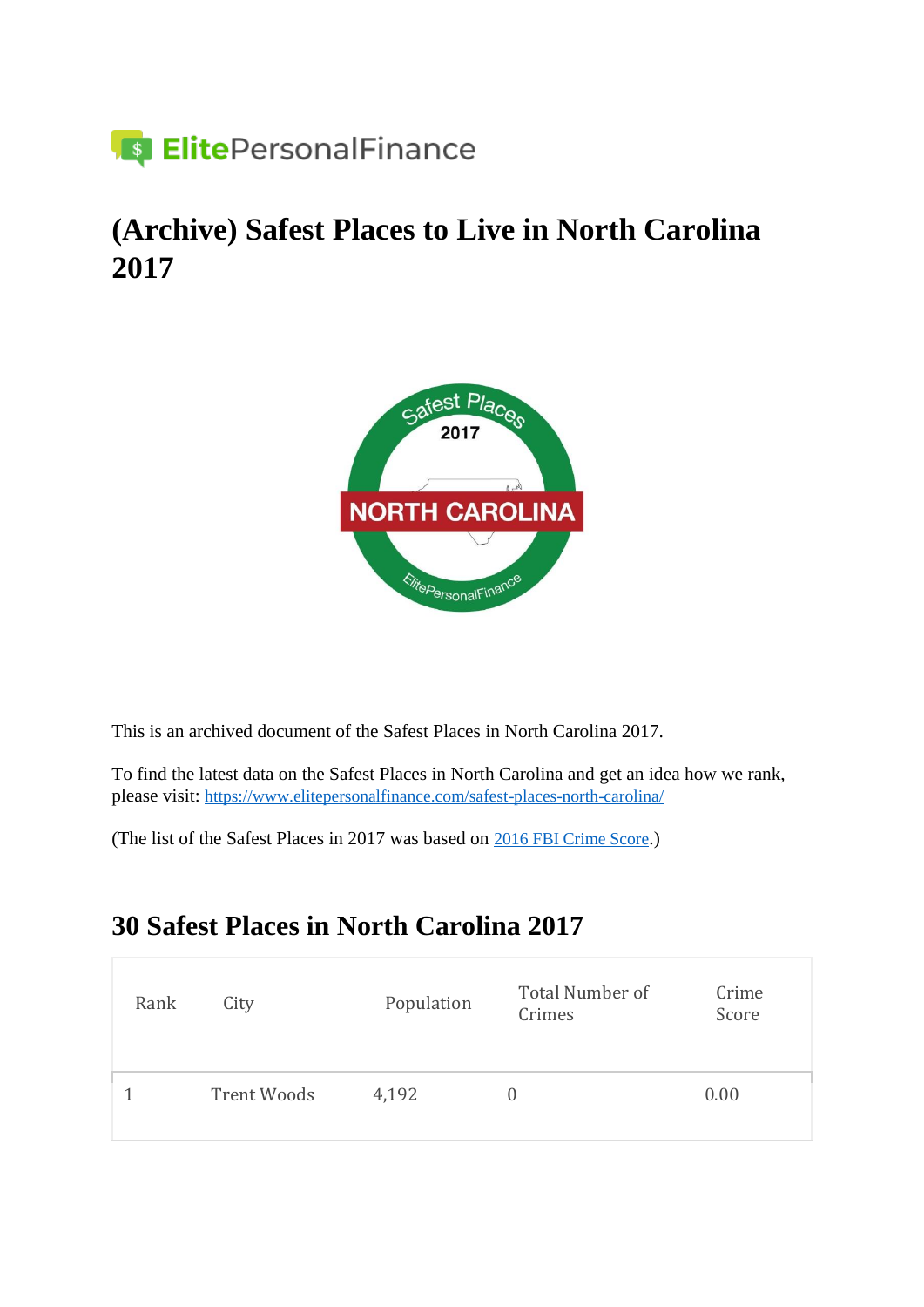| $\overline{2}$   | Rutherfordton         | 4,173   | $\boldsymbol{0}$ | $0.00\,$ |
|------------------|-----------------------|---------|------------------|----------|
| 3                | Whispering<br>Pines   | 3,187   | $\boldsymbol{0}$ | 0.00     |
| $\ensuremath{4}$ | <b>Holly Springs</b>  | 32,862  | $\overline{9}$   | 0.27     |
| 5                | $\operatorname{Elon}$ | 10,150  | $\sqrt{3}$       | 0.30     |
| 6                | Pinehurst             | 15,948  | $6\,$            | 0.38     |
| $\overline{7}$   | Davidson              | 12,469  | $\overline{9}$   | 0.72     |
| $\, 8$           | Apex                  | 47,324  | 40               | 0.85     |
| 9                | Rolesville            | 6,962   | $\overline{6}$   | 0.86     |
| $10\,$           | Stallings             | 15,569  | 14               | 0.90     |
| 11               | ${\rm Fletcher}$      | 7,660   | $\boldsymbol{7}$ | 0.91     |
| 12               | Cary                  | 164,835 | 151              | 0.92     |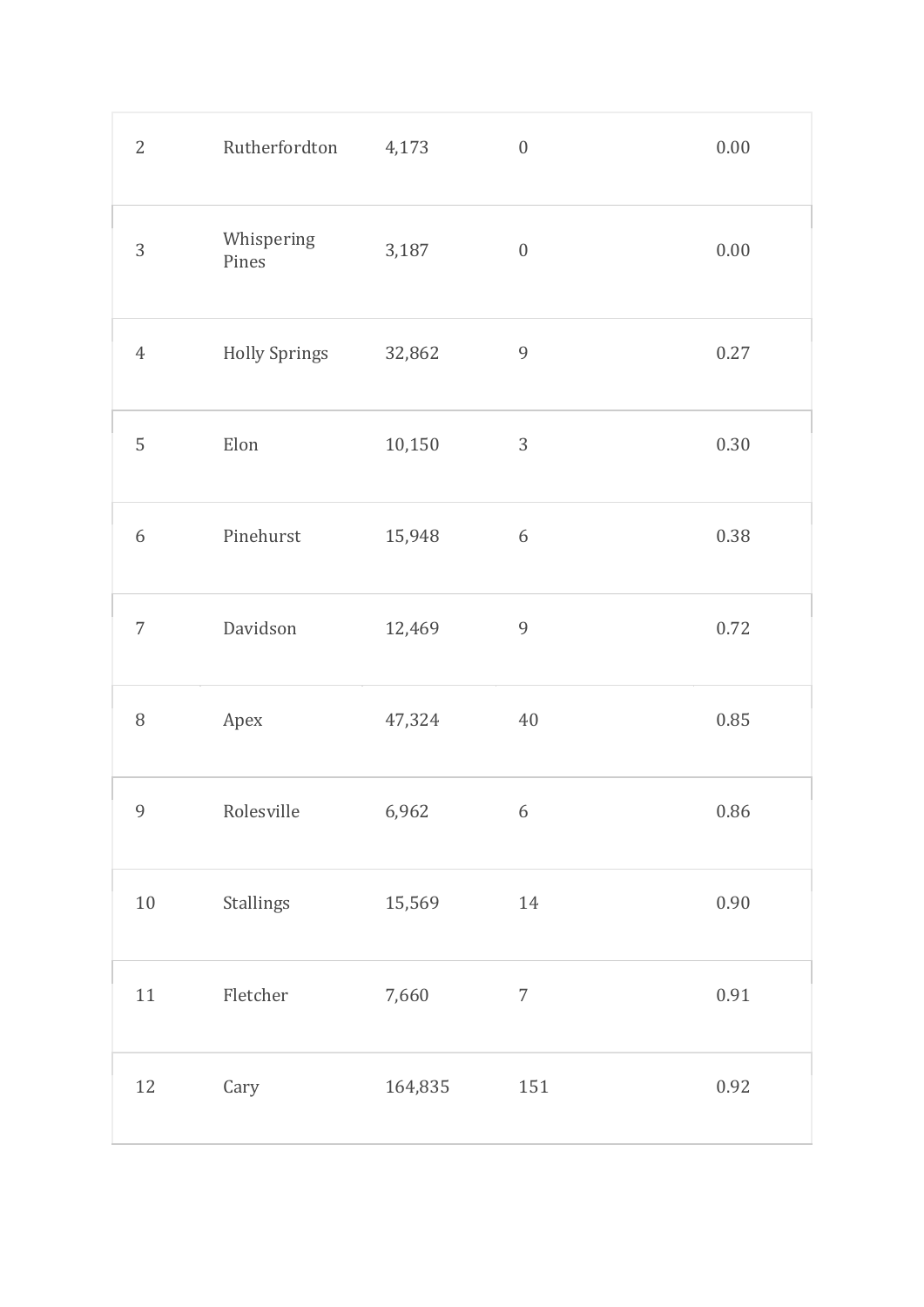| 13     | Weaverville          | 3,988  | $\boldsymbol{4}$ | $1.00\,$ |
|--------|----------------------|--------|------------------|----------|
| 14     | <b>Granite Falls</b> | 4,651  | 5                | 1.08     |
| 15     | Fuquay-<br>Varina    | 25,249 | 28               | $1.11$   |
| 16     | Huntersville         | 53,932 | 63               | 1.17     |
| $17\,$ | Maiden               | 3,379  | $\overline{4}$   | 1.18     |
| $18\,$ | Burgaw               | 4,147  | $\sqrt{5}$       | 1.21     |
| 19     | Woodfin              | 6,411  | $\, 8$           | 1.25     |
| 20     | Wake Forest 39,996   |        | 54               | 1.35     |
| 21     | Mint Hill            | 26,221 | 36               | 1.37     |
| 22     | Leland               | 18,842 | 26               | 1.38     |
| 23     | Concord              | 89,446 | 124              | 1.39     |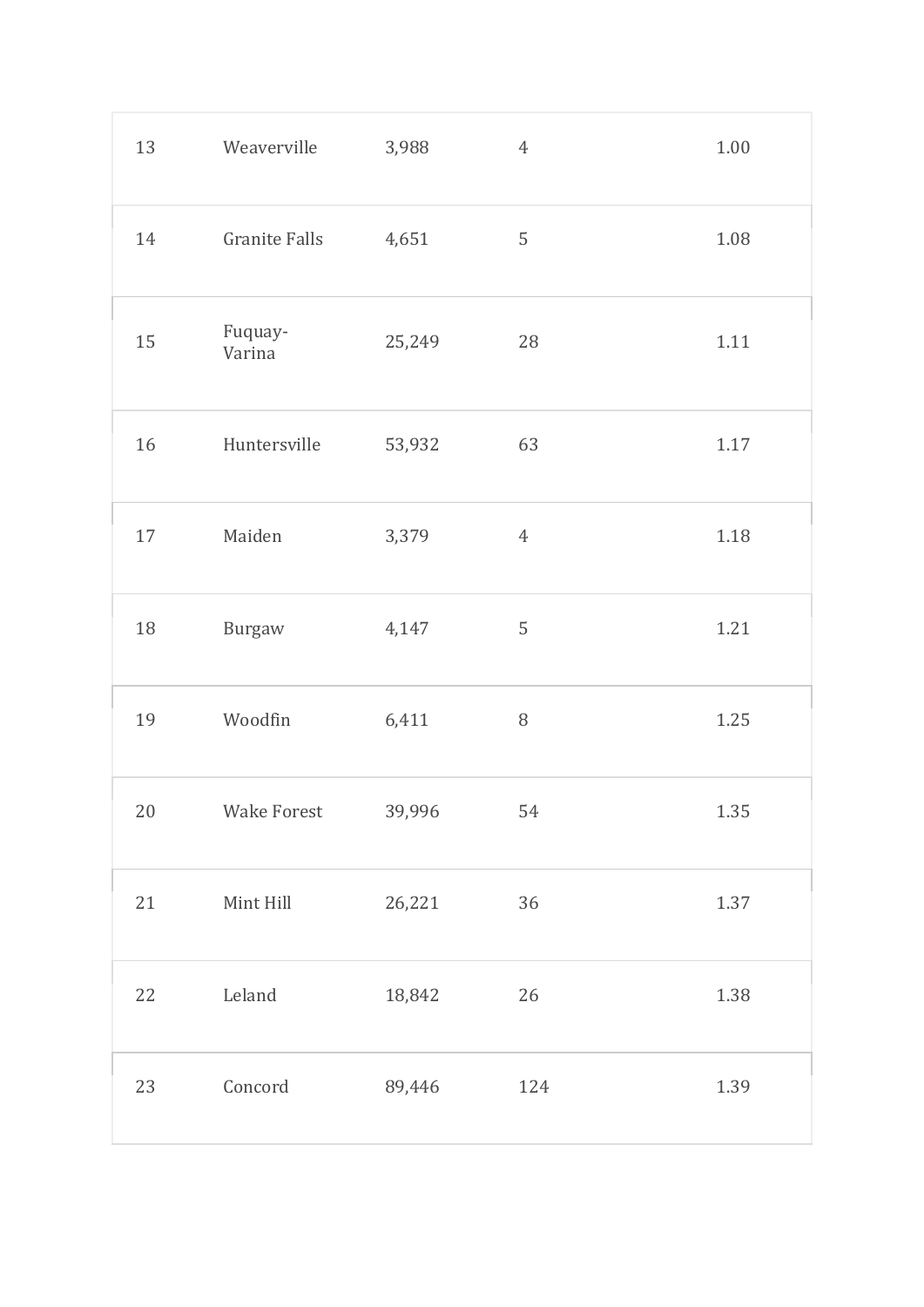| 24 | Waxhaw                   | 14,367 | 20             | 1.39 |
|----|--------------------------|--------|----------------|------|
| 25 | Clayton                  | 19,968 | 28             | 1.40 |
| 26 | Knightdale               | 14,875 | 21             | 1.41 |
| 27 | <b>Black</b><br>Mountain | 8,368  | 12             | 1.43 |
| 28 | Newport                  | 4,841  | $\overline{7}$ | 1.45 |
| 29 | Matthews                 | 31,401 | 46             | 1.46 |
| 30 | Creedmoor                | 4,487  | $\overline{7}$ | 1.56 |

#### **All Cities in North Carolina**

Elite Personal Finance made a detailed analysis of all cities in North Carolina and divided them into the following categories:

- under 3,000 residents
- 3,000 10,000 residents
- 10,000 30,000 residents
- over 30,000 residents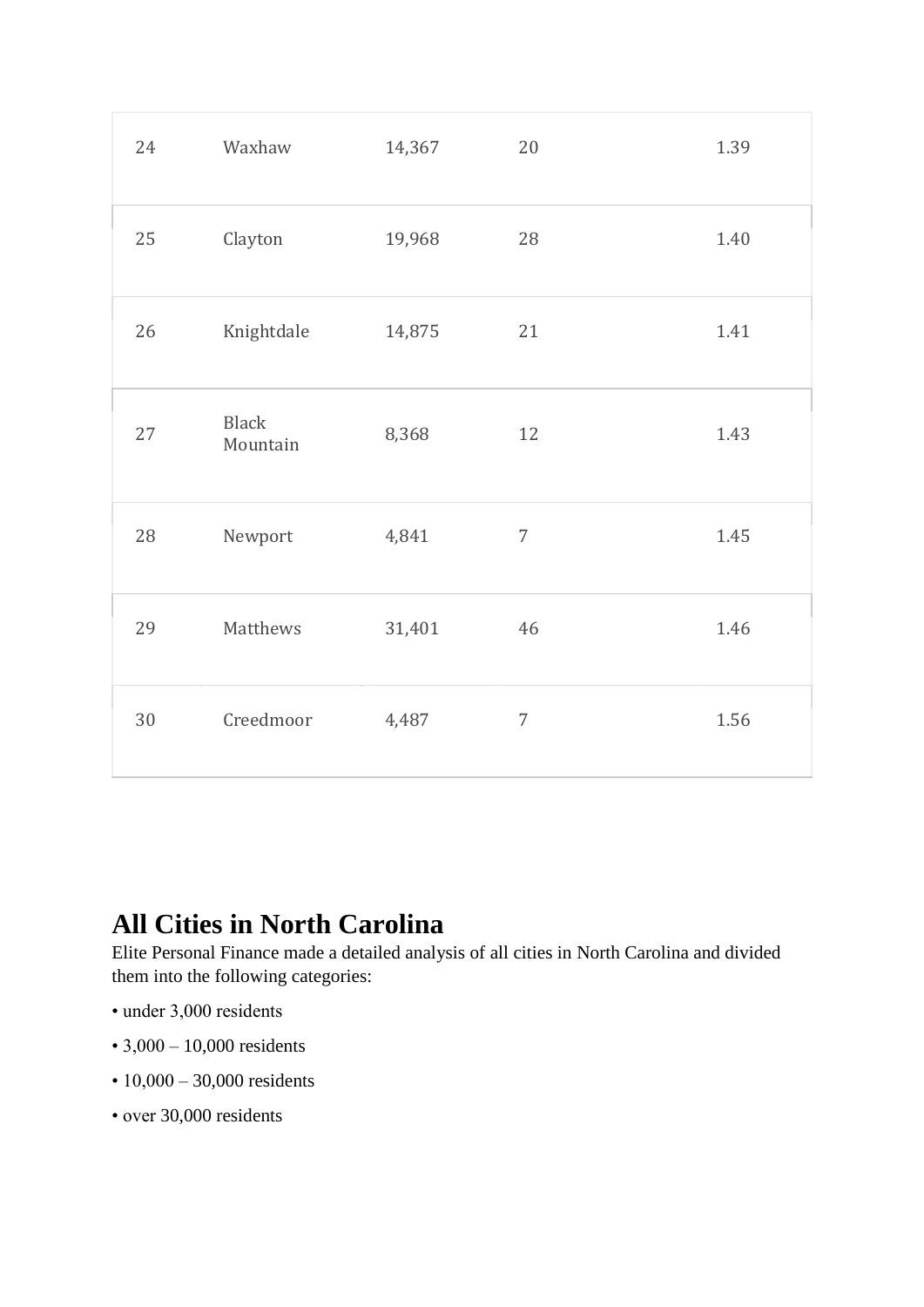# **Under 3,000 Residents**

| Rank             | City        | Population | Total Number of<br>Crimes | Crime<br>Score |
|------------------|-------------|------------|---------------------------|----------------|
| $\mathbf{1}$     | Laurel Park | 2,341      | $\boldsymbol{0}$          | $0.00\,$       |
| $\sqrt{2}$       | Drexel      | 1,864      | $\boldsymbol{0}$          | $0.00\,$       |
| 3                | Richlands   | 1,720      | $\boldsymbol{0}$          | $0.00\,$       |
| $\ensuremath{4}$ | Jefferson   | 1,605      | $\boldsymbol{0}$          | 0.00           |
| 5                | Manteo      | 1,401      | $\boldsymbol{0}$          | 0.00           |
| 6                | Newland     | 684        | $\boldsymbol{0}$          | 0.00           |
| $\overline{7}$   | Duck        | 386        | $\boldsymbol{0}$          | $0.00\,$       |
| $\, 8$           | Holly Ridge | 2,300      | $\,1\,$                   | 0.43           |
| 9                | Pine Level  | 1,893      | $\,1\,$                   | 0.53           |
| $10\,$           | Dobson      | 1,570      | $\,1$                     | 0.64           |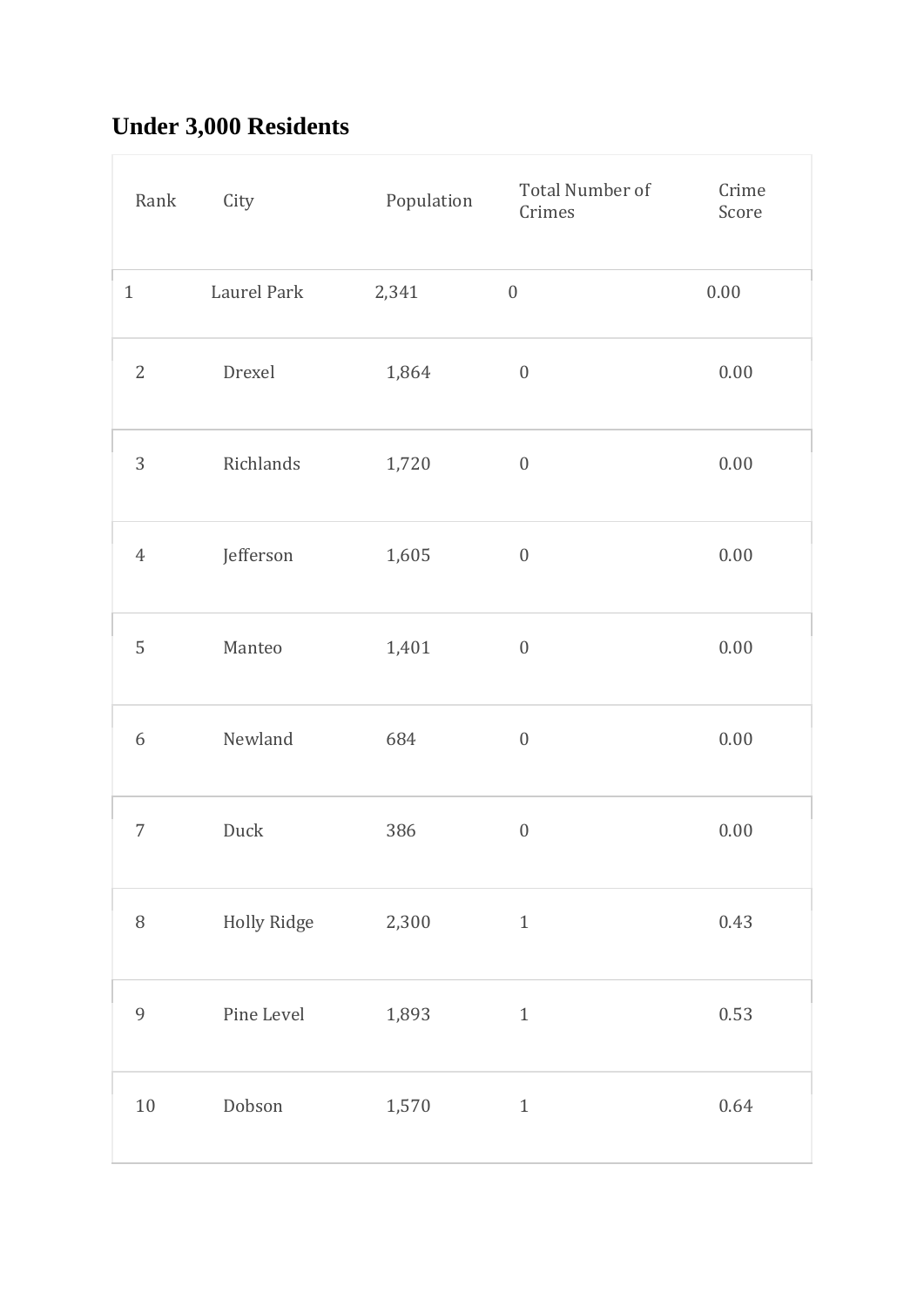| 11     | Pinebluff            | 1,467 | $\mathbf{1}$ | 0.68     |
|--------|----------------------|-------|--------------|----------|
| 12     | Biltmore<br>Forest   | 1,461 | $\mathbf{1}$ | 0.68     |
| 13     | Pine Knoll<br>Shores | 1,368 | $\mathbf{1}$ | 0.73     |
| 14     | Youngsville          | 1,228 | $\mathbf{1}$ | 0.81     |
| 15     | Rockwell             | 2,148 | $\mathbf{2}$ | 0.93     |
| 16     | Columbus             | 994   | $\mathbf{1}$ | $1.01\,$ |
| $17\,$ | Highlands            | 939   | $\mathbf{1}$ | 1.06     |
| 18     | Lake Royale          | 2,670 | $\sqrt{3}$   | $1.12\,$ |
| 19     | Star                 | 874   | $\,1\,$      | $1.14\,$ |
| $20\,$ | Rose Hill            | 1,672 | $\mathbf{2}$ | $1.20\,$ |
| $21\,$ | Carthage             | 2,416 | $\sqrt{3}$   | 1.24     |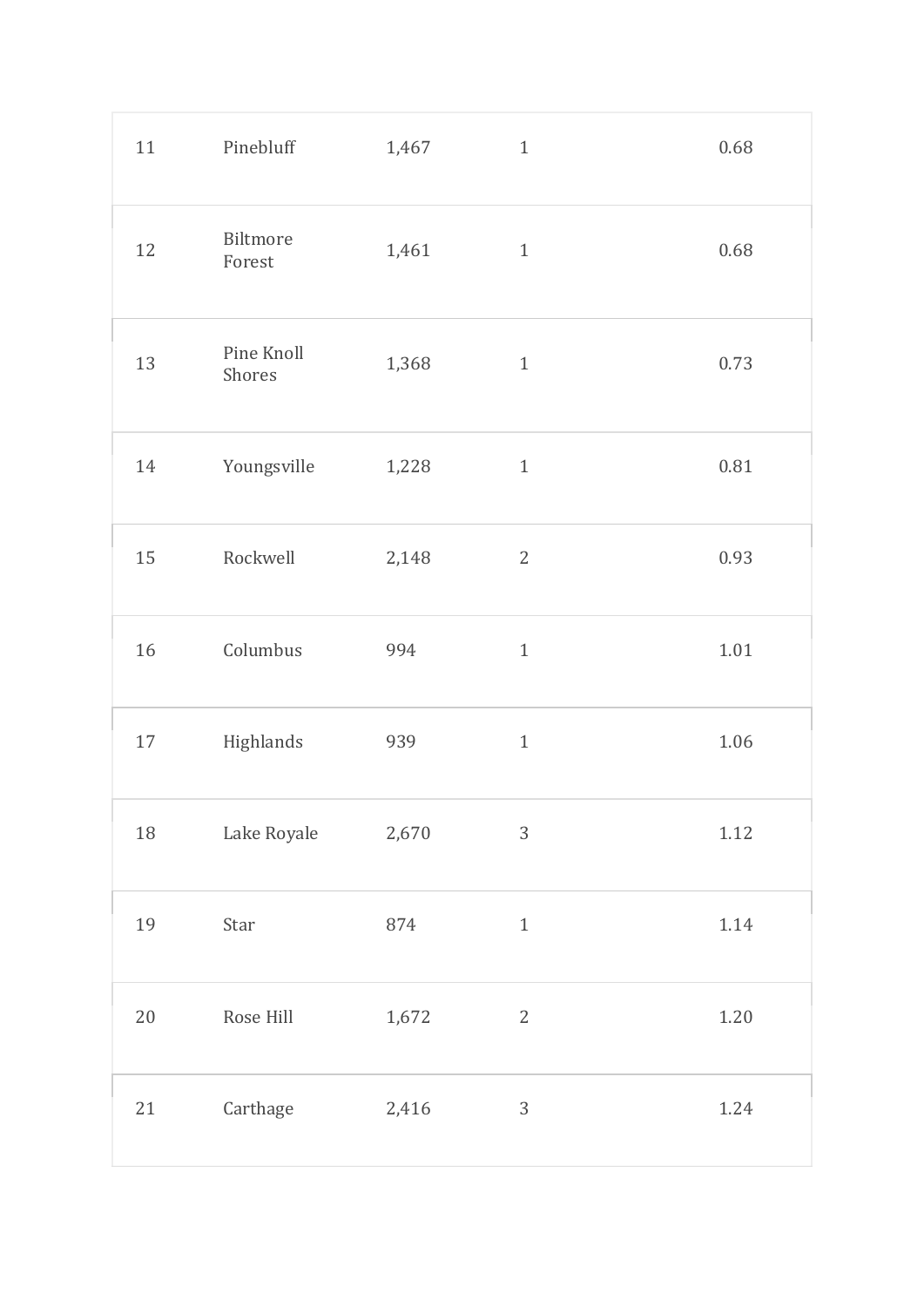| 22     | Surf City           | 2,256 | $\sqrt{3}$       | 1.33 |
|--------|---------------------|-------|------------------|------|
| 23     | Pilot<br>Mountain   | 1,462 | $\sqrt{2}$       | 1.37 |
| 24     | <b>Blowing Rock</b> | 1,303 | $\sqrt{2}$       | 1.53 |
| 25     | <b>Banner Elk</b>   | 1,163 | $\sqrt{2}$       | 1.72 |
| $26\,$ | Bailey              | 564   | $1\,$            | 1.77 |
| 27     | Biscoe              | 1,689 | $\mathfrak{Z}$   | 1.78 |
| 28     | Belhaven            | 1,586 | $\sqrt{3}$       | 1.89 |
| 29     | Snow Hill           | 1,570 | 3                | 1.91 |
| $30\,$ | Cape Carteret 2,080 |       | $\sqrt{4}$       | 1.92 |
| 31     | Warrenton           | 861   | $\sqrt{2}$       | 2.32 |
| 32     | Troutman            | 2,576 | $\boldsymbol{6}$ | 2.33 |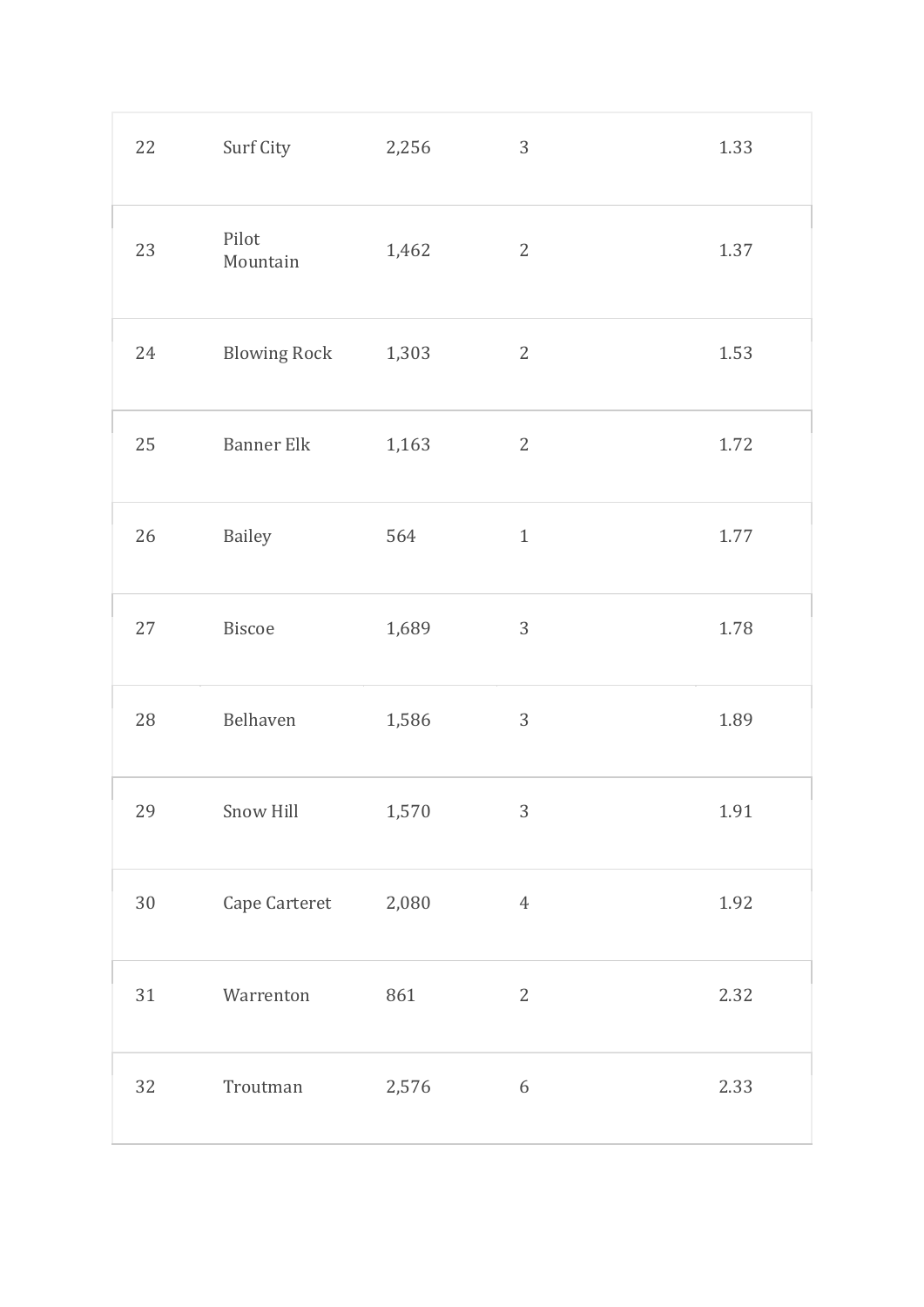| 33     | St. Pauls             | 2,422 | $\boldsymbol{6}$ | 2.48 |
|--------|-----------------------|-------|------------------|------|
| 34     | Maxton                | 2,454 | $\overline{7}$   | 2.85 |
| 35     | Beech<br>Mountain     | 320   | $\mathbf{1}$     | 3.13 |
| $36\,$ | Sylva                 | 2,623 | $10\,$           | 3.81 |
| 37     | West Jefferson        | 1,309 | $\mathsf S$      | 3.82 |
| 38     | White Lake            | 778   | 3                | 3.86 |
| 39     | Maysville             | 1,003 | $\boldsymbol{4}$ | 3.99 |
| 40     | Clyde                 | 1,247 | 5                | 4.01 |
| 41     | Mayodan               | 2,469 | $11\,$           | 4.46 |
| 42     | Nags Head             | 2,938 | 14               | 4.77 |
| 43     | Wrightsville<br>Beach | 2,581 | 13               | 5.04 |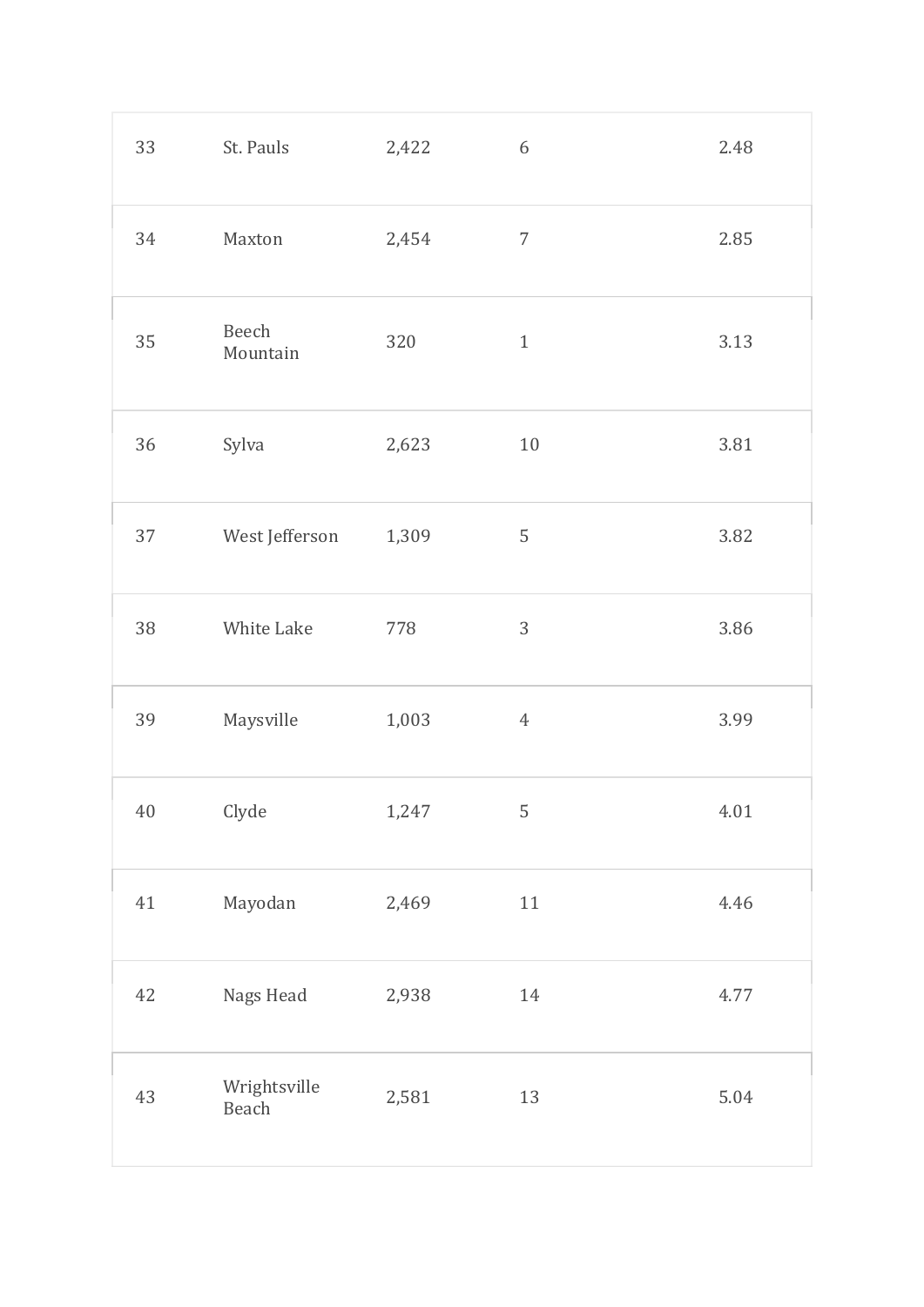| 44     | Haw River      | 2,420 | 13     | 5.37  |
|--------|----------------|-------|--------|-------|
| 45     | Yadkinville    | 2,918 | 16     | 5.48  |
| 46     | Kenansville    | 872   | 5      | 5.73  |
| 47     | Claremont      | 1,368 | $\, 8$ | 5.85  |
| 48     | Marshville     | 2,684 | 20     | 7.45  |
| 49     | Robersonville  | 1,412 | 11     | 7.79  |
| $50\,$ | Murphy         | 1,613 | 15     | 9.30  |
| 51     | Atlantic Beach | 1,503 | 14     | 9.31  |
| 52     | Fairmont       | 2,703 | 31     | 11.47 |
| 53     | Weldon         | 1,574 | 20     | 12.71 |
| 54     | Rowland        | 1,052 | 16     | 15.21 |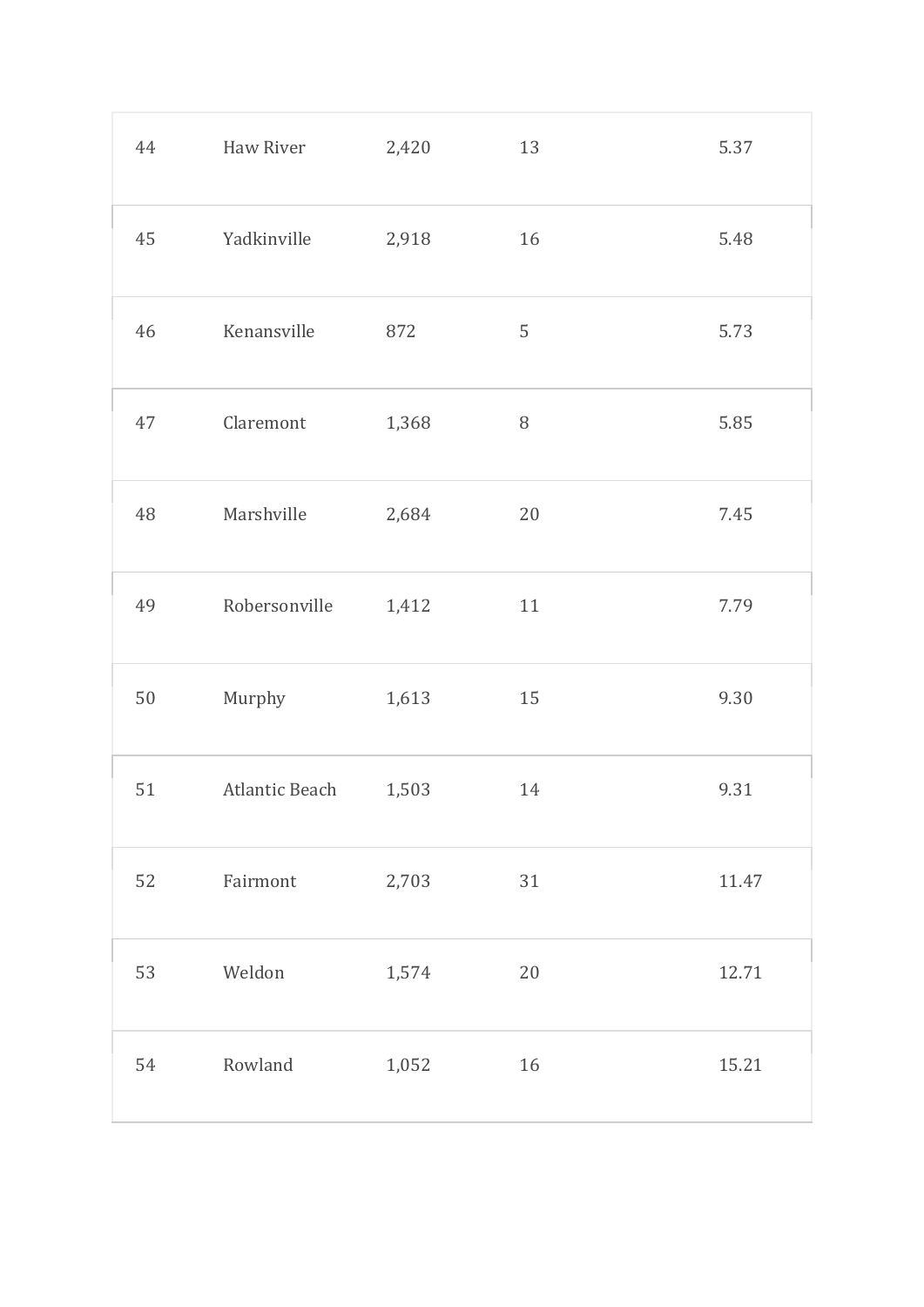### **3,000 – 10,000 Residents**

| Rank           | City                 | Population | Total Number of<br>Crimes | Crime<br>Score |
|----------------|----------------------|------------|---------------------------|----------------|
| $\mathbf{1}$   | Trent Woods          | 4,192      | $\boldsymbol{0}$          | 0.00           |
| $\overline{2}$ | Rutherfordton        | 4,173      | $\boldsymbol{0}$          | $0.00\,$       |
| 3              | Whispering<br>Pines  | 3,187      | $\boldsymbol{0}$          | 0.00           |
| $\overline{4}$ | Rolesville           | 6,962      | 6                         | 0.86           |
| 5              | Fletcher             | 7,660      | $\overline{7}$            | 0.91           |
| 6              | Weaverville          | 3,988      | $\overline{4}$            | $1.00\,$       |
| 7              | <b>Granite Falls</b> | 4,651      | 5                         | 1.08           |
| $\, 8$         | Maiden               | 3,379      | $\ensuremath{4}$          | 1.18           |
| $\overline{9}$ | Burgaw               | 4,147      | 5                         | 1.21           |
| $10\,$         | Woodfin              | 6,411      | $\, 8$                    | 1.25           |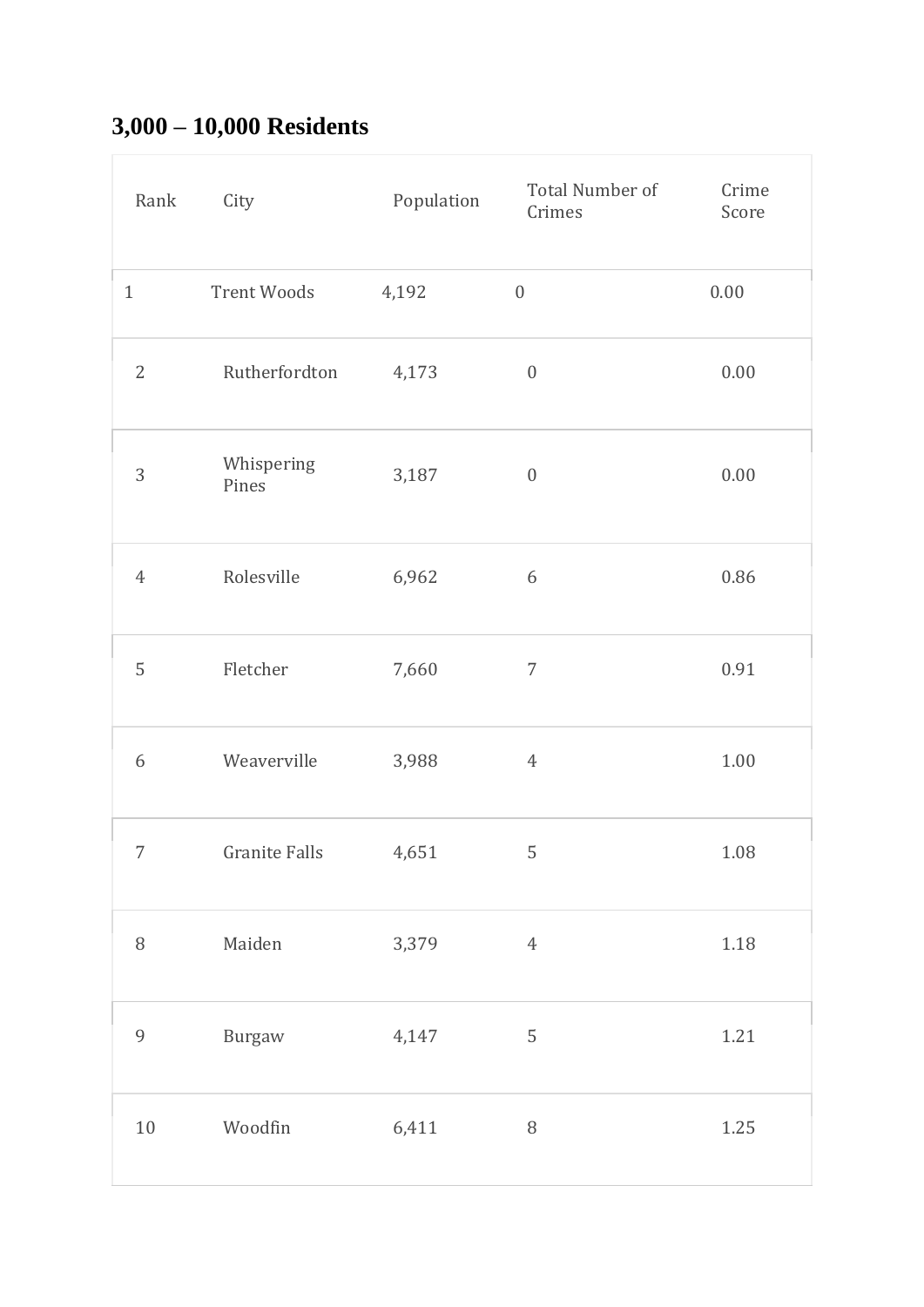| 11     | <b>Black</b><br>Mountain       | 8,368 | 12             | 1.43 |
|--------|--------------------------------|-------|----------------|------|
| 12     | Newport                        | 4,841 | $\overline{7}$ | 1.45 |
| 13     | Creedmoor                      | 4,487 | $\overline{7}$ | 1.56 |
| 14     | Hudson                         | 3,710 | $6\,$          | 1.62 |
| 15     | Winterville                    | 9,502 | 16             | 1.68 |
| 16     | Shallotte                      | 4,066 | $\overline{7}$ | 1.72 |
| $17\,$ | Bessemer City                  | 5,591 | 10             | 1.79 |
| 18     | Swansboro                      | 3,250 | $\overline{6}$ | 1.85 |
| 19     | <b>Boiling Spring</b><br>Lakes | 5,873 | $11\,$         | 1.87 |
| $20\,$ | Wallace                        | 3,979 | $\, 8$         | 2.01 |
| 21     | Conover                        | 8,261 | 17             | 2.06 |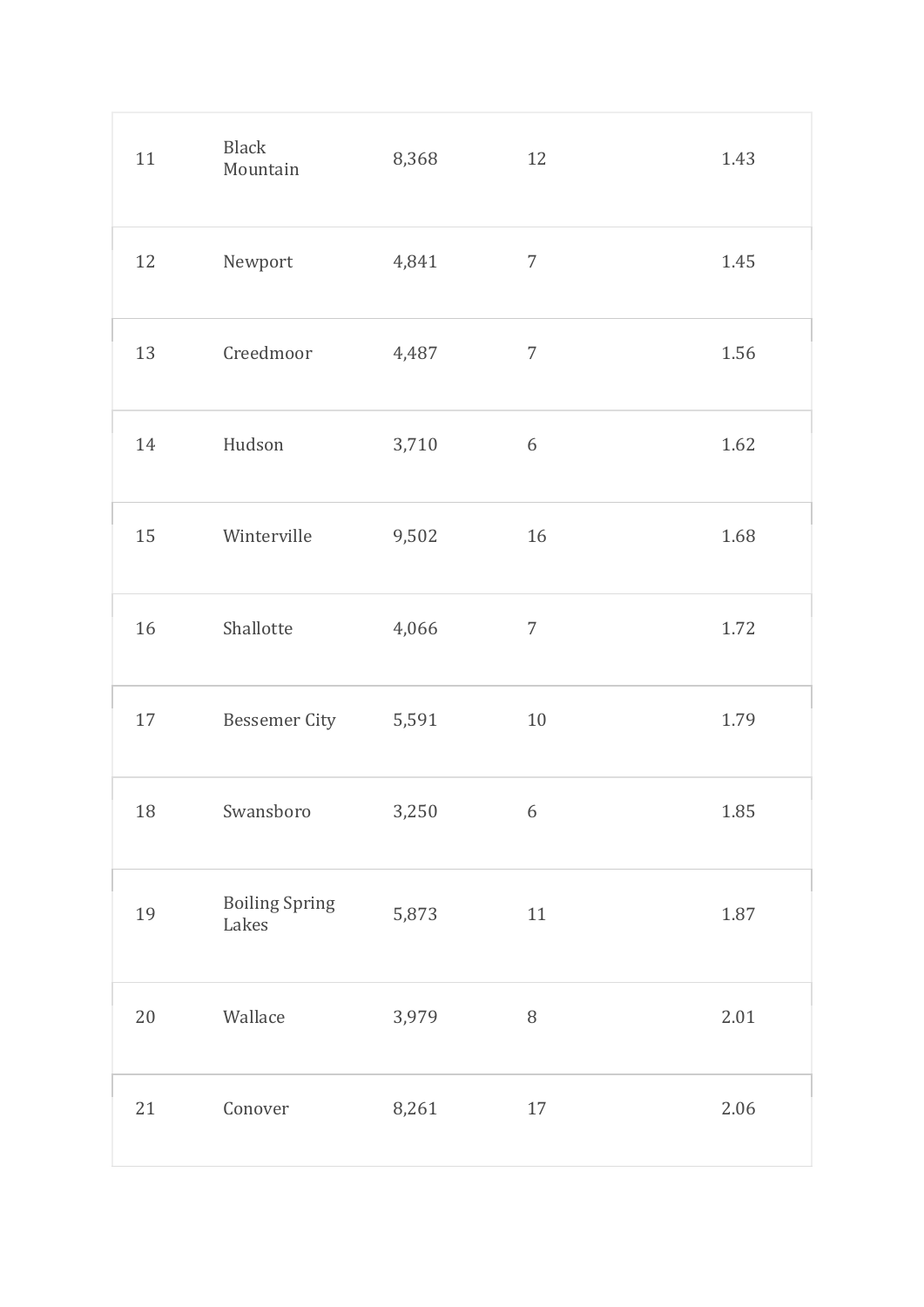| 22     | Brevard      | 7,747 | 16             | 2.07     |
|--------|--------------|-------|----------------|----------|
| 23     | Wilkesboro   | 3,527 | $\, 8$         | 2.27     |
| 24     | Gibsonville  | 6,843 | $16\,$         | 2.34     |
| 25     | Beaufort     | 4,244 | 10             | 2.36     |
| 26     | Emerald Isle | 3,731 | $\overline{9}$ | 2.41     |
| 27     | Wendell      | 6,368 | 16             | 2.51     |
| 28     | Raeford      | 4,907 | 13             | 2.65     |
| 29     | Waynesville  | 9,801 | 26             | 2.65     |
| $30\,$ | Angier       | 5,097 | 14             | 2.75     |
| $31\,$ | Stanley      | 3,712 | $11\,$         | 2.96     |
| 32     | Louisburg    | 3,582 | $11\,$         | $3.07\,$ |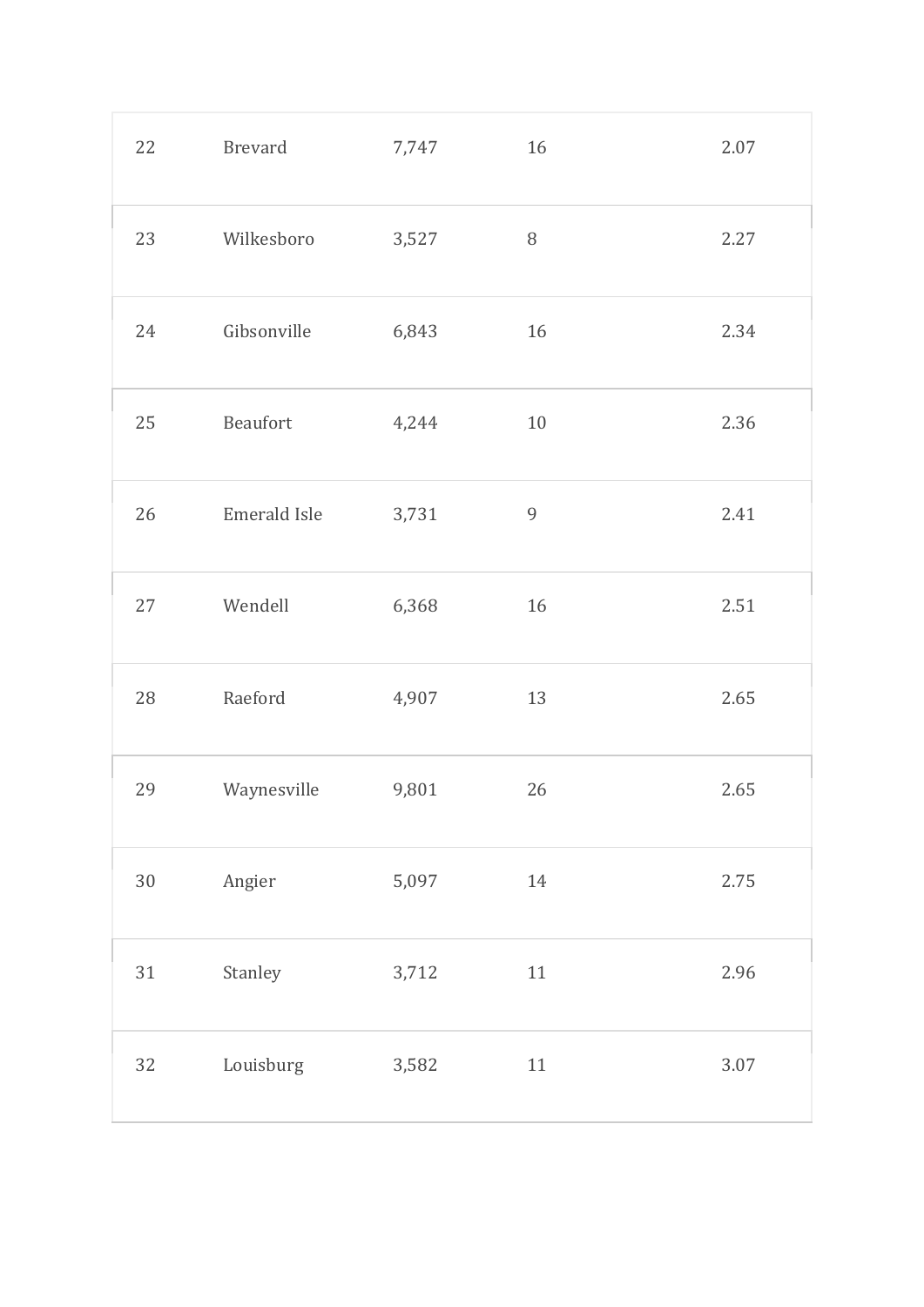| 33 | Troy          | 3,411 | 11 | 3.22 |
|----|---------------|-------|----|------|
| 34 | Pittsboro     | 4,287 | 14 | 3.27 |
| 35 | Aberdeen      | 7,549 | 25 | 3.31 |
| 36 | Cherryville   | 6,018 | 20 | 3.32 |
| 37 | <b>Butner</b> | 7,781 | 26 | 3.34 |
| 38 | Randleman     | 4,160 | 14 | 3.37 |
| 39 | Mount Olive   | 4,752 | 16 | 3.37 |
| 40 | Windsor       | 3,819 | 13 | 3.40 |
| 41 | Kitty Hawk    | 3,482 | 12 | 3.45 |
| 42 | King          | 7,091 | 28 | 3.95 |
| 43 | Morehead City | 9,477 | 38 | 4.01 |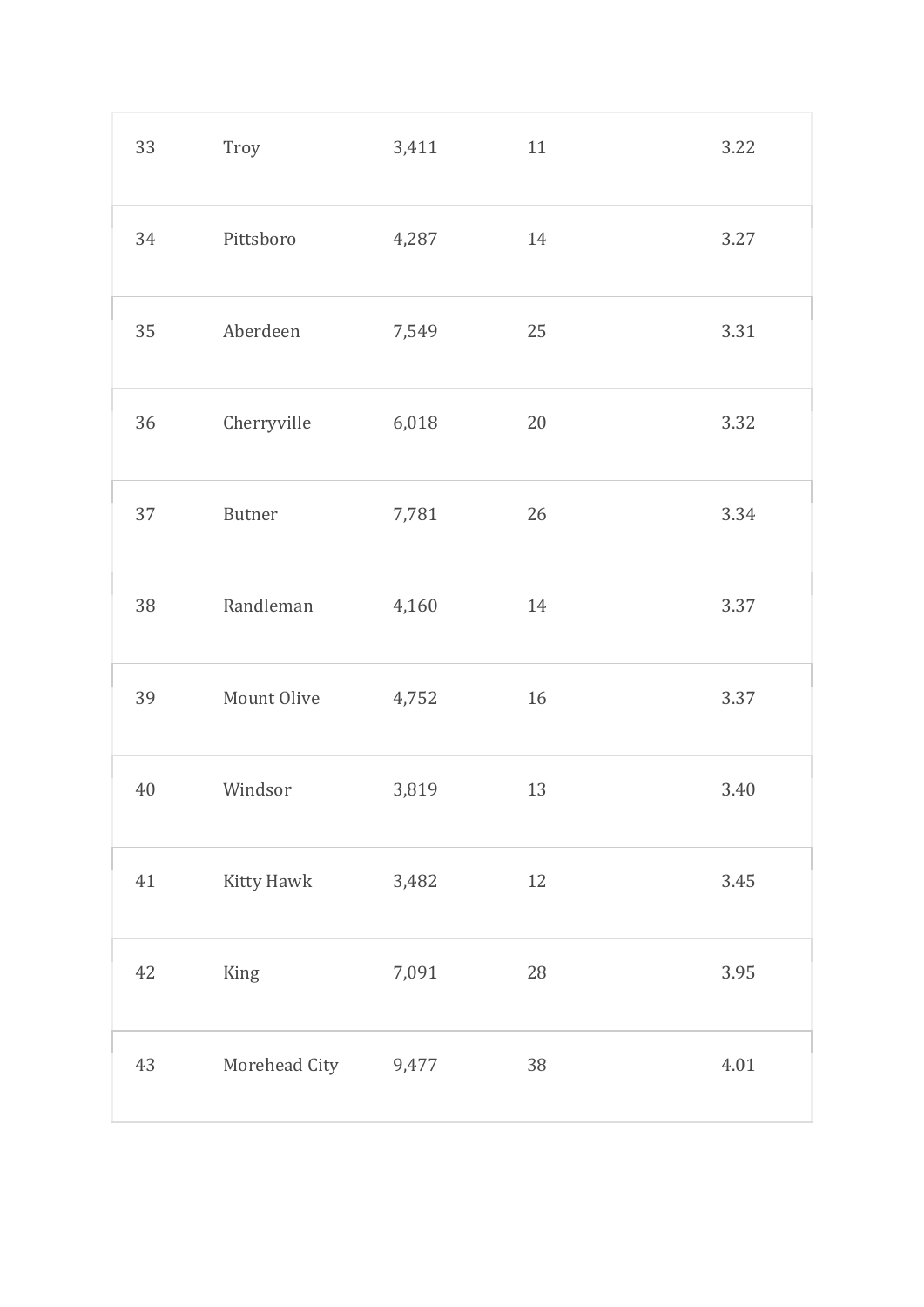| 44 | Erwin               | 4,730 | 20     | 4.23 |
|----|---------------------|-------|--------|------|
| 45 | Tabor City          | 3,910 | 17     | 4.35 |
| 46 | Marion              | 7,827 | 35     | 4.47 |
| 47 | Siler City          | 8,498 | 39     | 4.59 |
| 48 | North<br>Wilkesboro | 4,215 | 22     | 5.22 |
| 49 | Rockingham          | 9,155 | $50\,$ | 5.46 |
| 50 | Benson              | 3,648 | 20     | 5.48 |
| 51 | Selma               | 6,351 | 36     | 5.67 |
| 52 | Ayden               | 5,078 | 29     | 5.71 |
| 53 | Kill Devil Hills    | 7,132 | $41\,$ | 5.75 |
| 54 | Spencer             | 3,296 | 19     | 5.76 |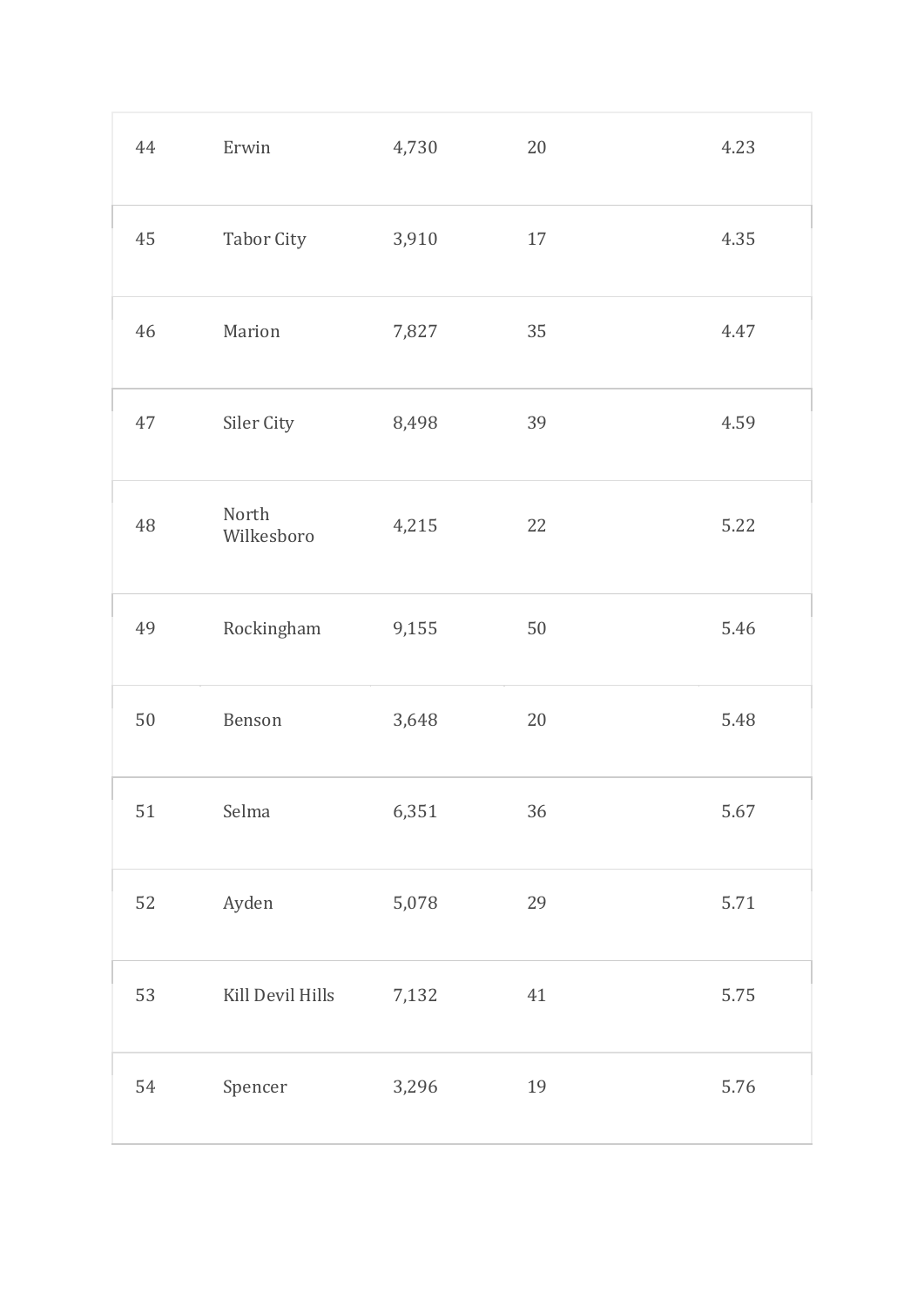| 55 | Elkin       | 4,067 | 24 | 5.90 |
|----|-------------|-------|----|------|
| 56 | Clinton     | 8,789 | 52 | 5.92 |
| 57 | Warsaw      | 3,191 | 19 | 5.95 |
| 58 | Pineville   | 8,626 | 53 | 6.14 |
| 59 | Washington  | 9,796 | 66 | 6.74 |
| 60 | Farmville   | 4,776 | 33 | 6.91 |
| 61 | Forest City | 7,246 | 56 | 7.73 |
| 62 | Hamlet      | 6,430 | 51 | 7.93 |
| 63 | Ahoskie     | 4,883 | 43 | 8.81 |
| 64 | Plymouth    | 3,618 | 34 | 9.40 |
| 65 | Long View   | 4,901 | 47 | 9.59 |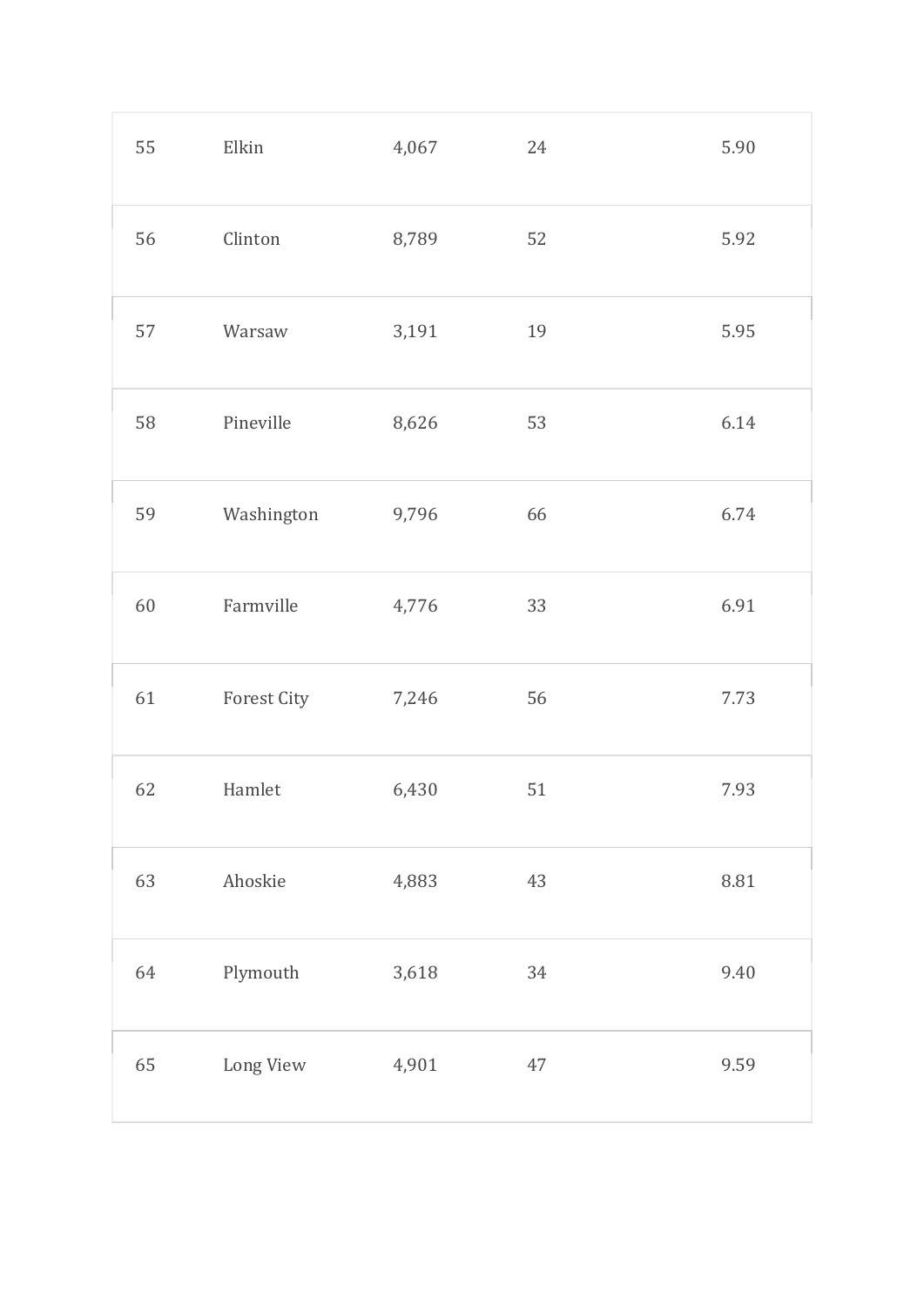| 66 | Wadesboro | 5,541 | 62  | 11.19 |
|----|-----------|-------|-----|-------|
| 67 | Oxford    | 8,794 | 100 | 11.37 |
| 68 | Edenton   | 4,822 | 70  | 14.52 |

# **10,000 – 30,000 Residents**

| Rank           | City             | Population | Total Number of<br>Crimes | Crime<br>Score |
|----------------|------------------|------------|---------------------------|----------------|
| $\mathbf{1}$   | Elon             | 10,150     | 3                         | 0.30           |
| $\overline{2}$ | Pinehurst        | 15,948     | $6\,$                     | 0.38           |
| 3              | Davidson         | 12,469     | $\overline{9}$            | 0.72           |
| $\overline{4}$ | <b>Stallings</b> | 15,569     | 14                        | 0.90           |
| 5              | Fuquay-Varina    | 25,249     | 28                        | 1.11           |
| 6              | Mint Hill        | 26,221     | 36                        | 1.37           |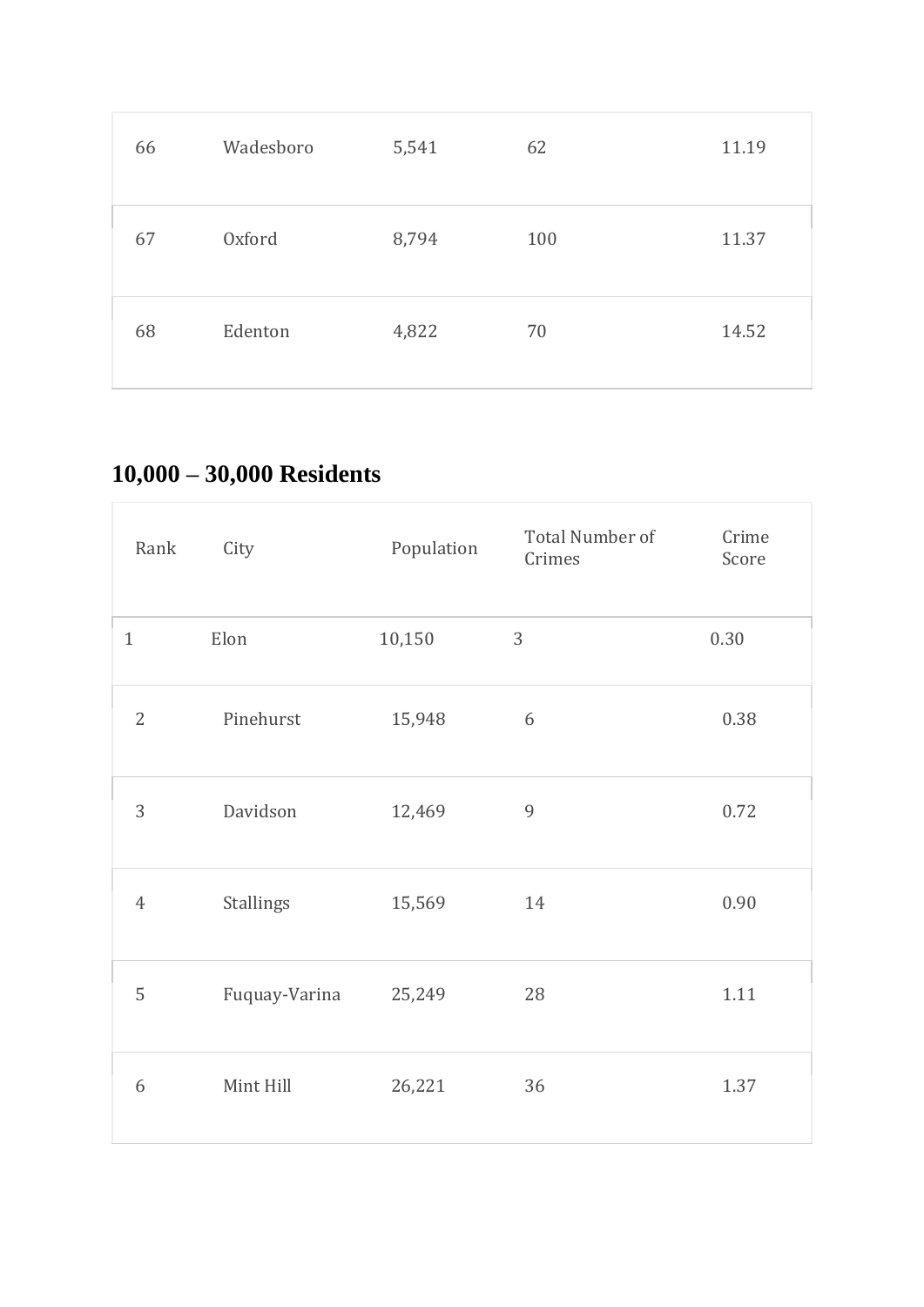| $\overline{7}$ | Leland            | 18,842 | 26     | 1.38     |
|----------------|-------------------|--------|--------|----------|
| $\, 8$         | Waxhaw            | 14,367 | 20     | 1.39     |
| 9              | Clayton           | 19,968 | 28     | 1.40     |
| $10\,$         | Knightdale        | 14,875 | 21     | 1.41     |
| 11             | Carrboro          | 21,478 | 35     | 1.63     |
| 12             | Kings<br>Mountain | 10,785 | 20     | 1.85     |
| 13             | Mount Holly       | 14,284 | 27     | 1.89     |
| 14             | Boone             | 18,374 | $35\,$ | 1.90     |
| 15             | Newton            | 13,049 | 34     | 2.61     |
| $16\,$         | Garner            | 28,508 | 86     | $3.02\,$ |
| 17             | Lenoir            | 17,822 | 56     | $3.14\,$ |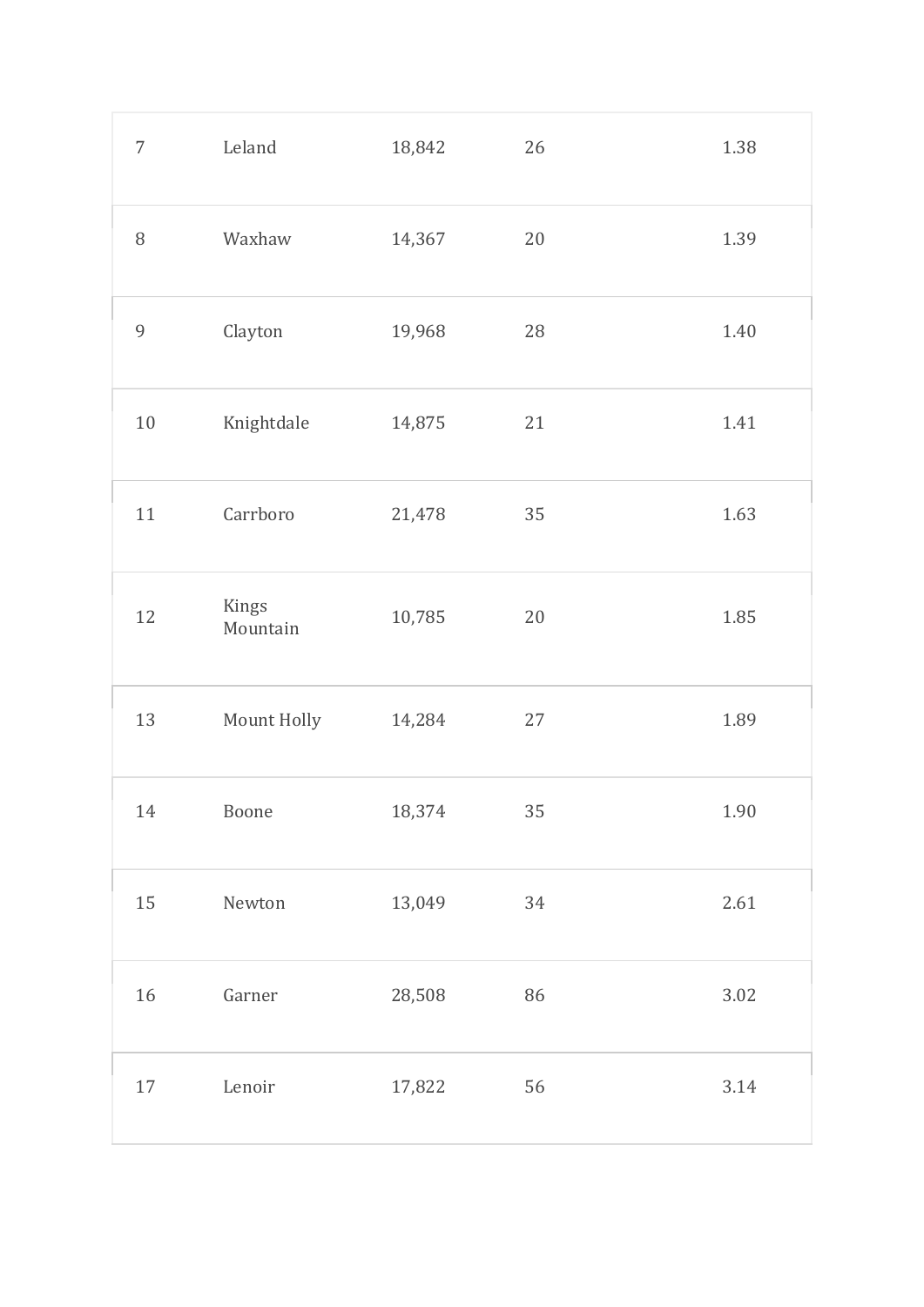| 18 | Thomasville    | 27,117 | 87  | 3.21   |
|----|----------------|--------|-----|--------|
| 19 | Belmont        | 10,593 | 35  | 3.30   |
| 20 | Mebane         | 14,201 | 47  | 3.31   |
| 21 | Hendersonville | 13,954 | 50  | 3.58   |
| 22 | Hope Mills     | 16,268 | 63  | 3.87   |
| 23 | Asheboro       | 26,230 | 104 | 3.96   |
| 24 | Kernersville   | 23,943 | 102 | 4.26   |
| 25 | Mount Airy     | 10,345 | 46  | 4.45   |
| 26 | Southern Pines | 13,778 | 69  | $5.01$ |
| 27 | Graham         | 14,712 | 77  | 5.23   |
| 28 | Eden           | 15,343 | 81  | 5.28   |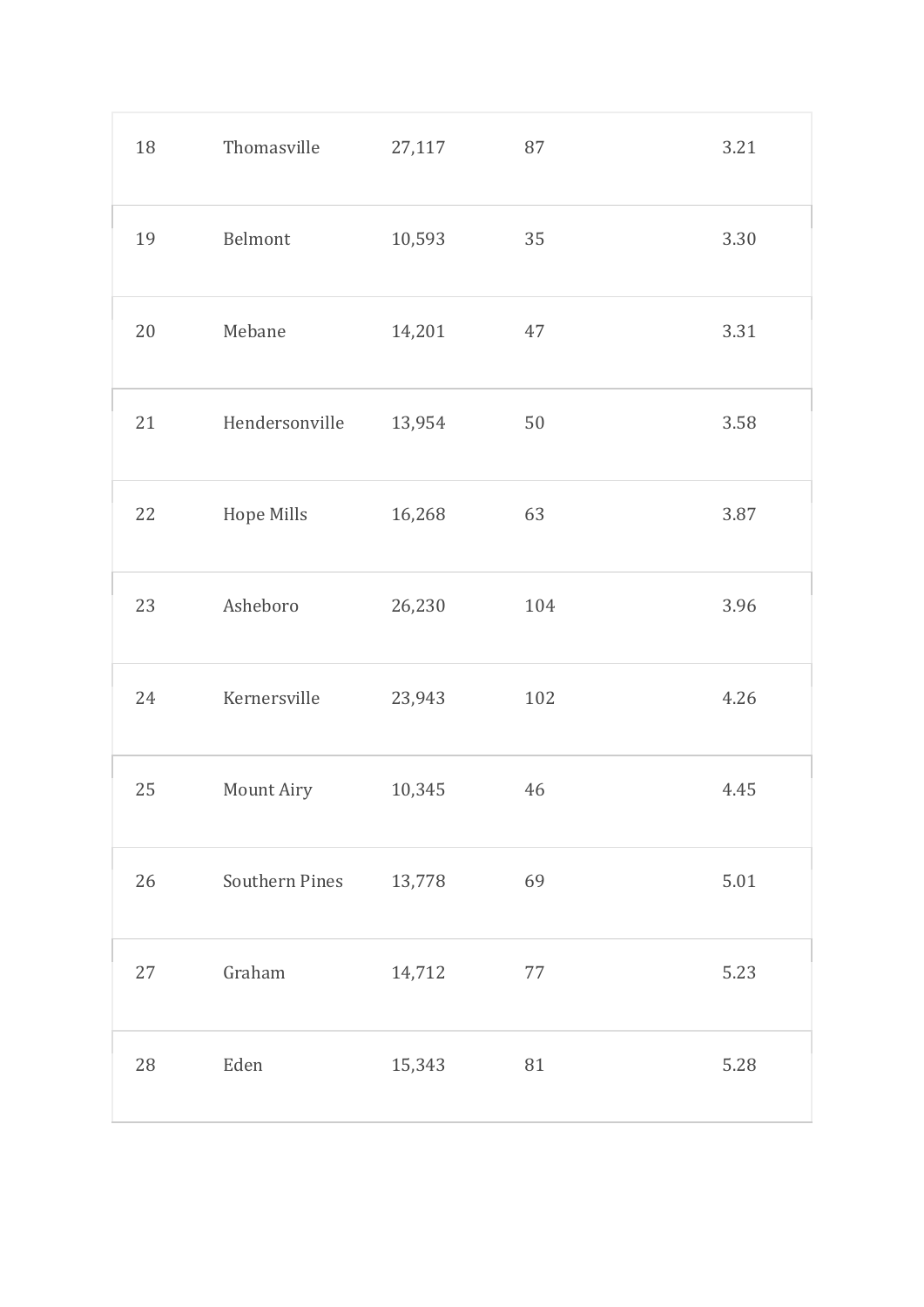| 29     | Tarboro           | 11,113 | 59  | 5.31  |
|--------|-------------------|--------|-----|-------|
| $30\,$ | Shelby            | 20,168 | 123 | 6.10  |
| 31     | Albemarle         | 16,024 | 107 | 6.68  |
| 32     | Roanoke<br>Rapids | 15,273 | 108 | 7.07  |
| 33     | Elizabeth City    | 17,852 | 127 | 7.11  |
| 34     | Reidsville        | 13,991 | 102 | 7.29  |
| 35     | Henderson         | 15,249 | 160 | 10.49 |
| 36     | Kinston           | 21,268 | 257 | 12.08 |
| 37     | Laurinburg        | 15,423 | 201 | 13.03 |
| 38     | Lumberton         | 21,683 | 393 | 18.12 |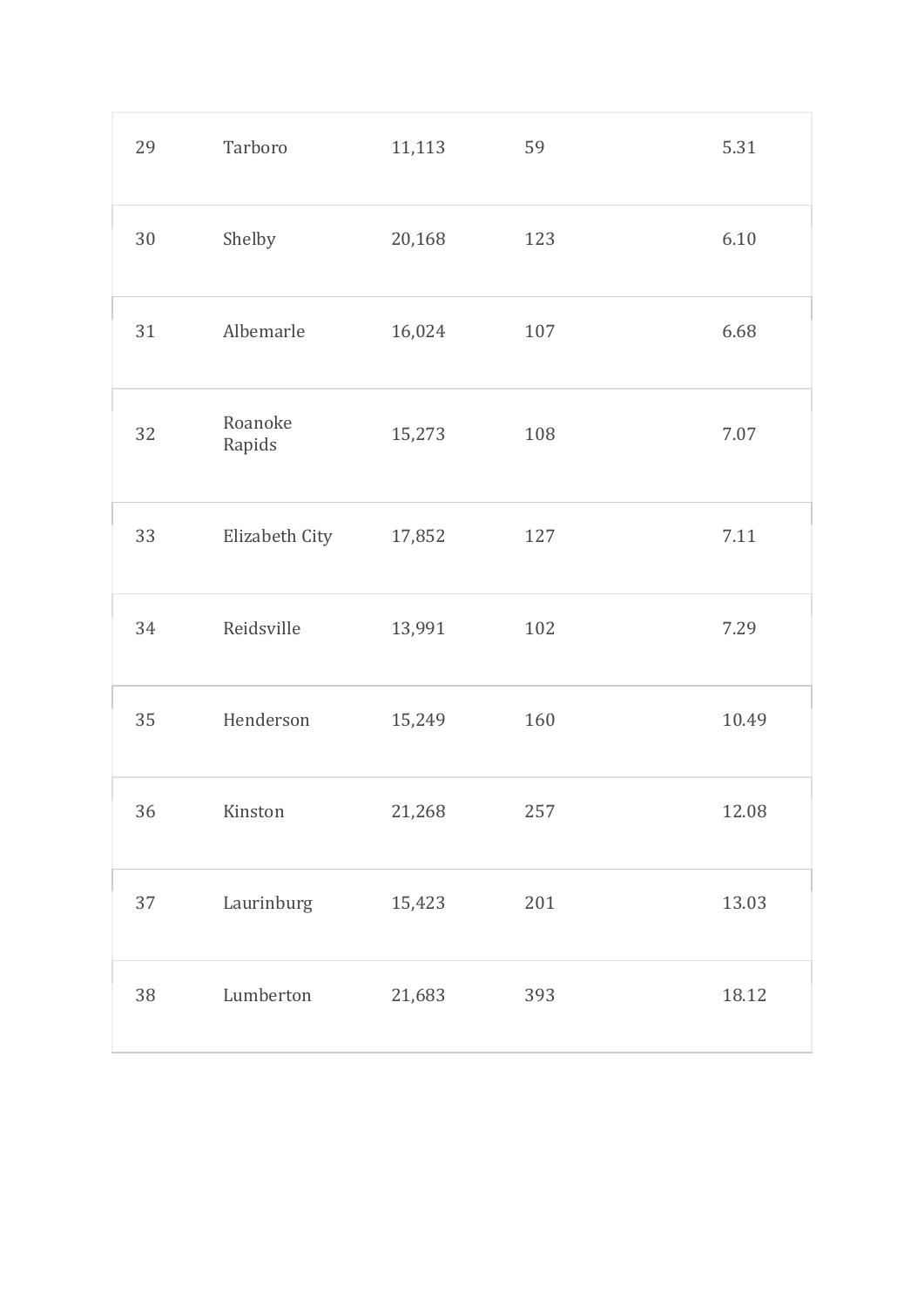# **Over 30,000 Residents**

| Rank           | City                 | Population | Total Number of<br>Crimes | Crime<br>Score |
|----------------|----------------------|------------|---------------------------|----------------|
| $\mathbf{1}$   | <b>Holly Springs</b> | 32,862     | $\overline{9}$            | 0.27           |
| $\mathbf{2}$   | Apex                 | 47,324     | 40                        | 0.85           |
| 3              | Cary                 | 164,835    | 151                       | 0.92           |
| $\overline{4}$ | Huntersville         | 53,932     | 63                        | 1.17           |
| 5              | <b>Wake Forest</b>   | 39,996     | 54                        | 1.35           |
| 6              | Concord              | 89,446     | 124                       | 1.39           |
| 7              | Matthews             | 31,401     | 46                        | 1.46           |
| $\, 8$         | Chapel Hill          | 60,004     | 113                       | 1.88           |
| $\mathfrak{g}$ | Kannapolis           | 46,867     | 118                       | 2.52           |
| 10             | Mooresville          | 36,482     | 100                       | 2.74           |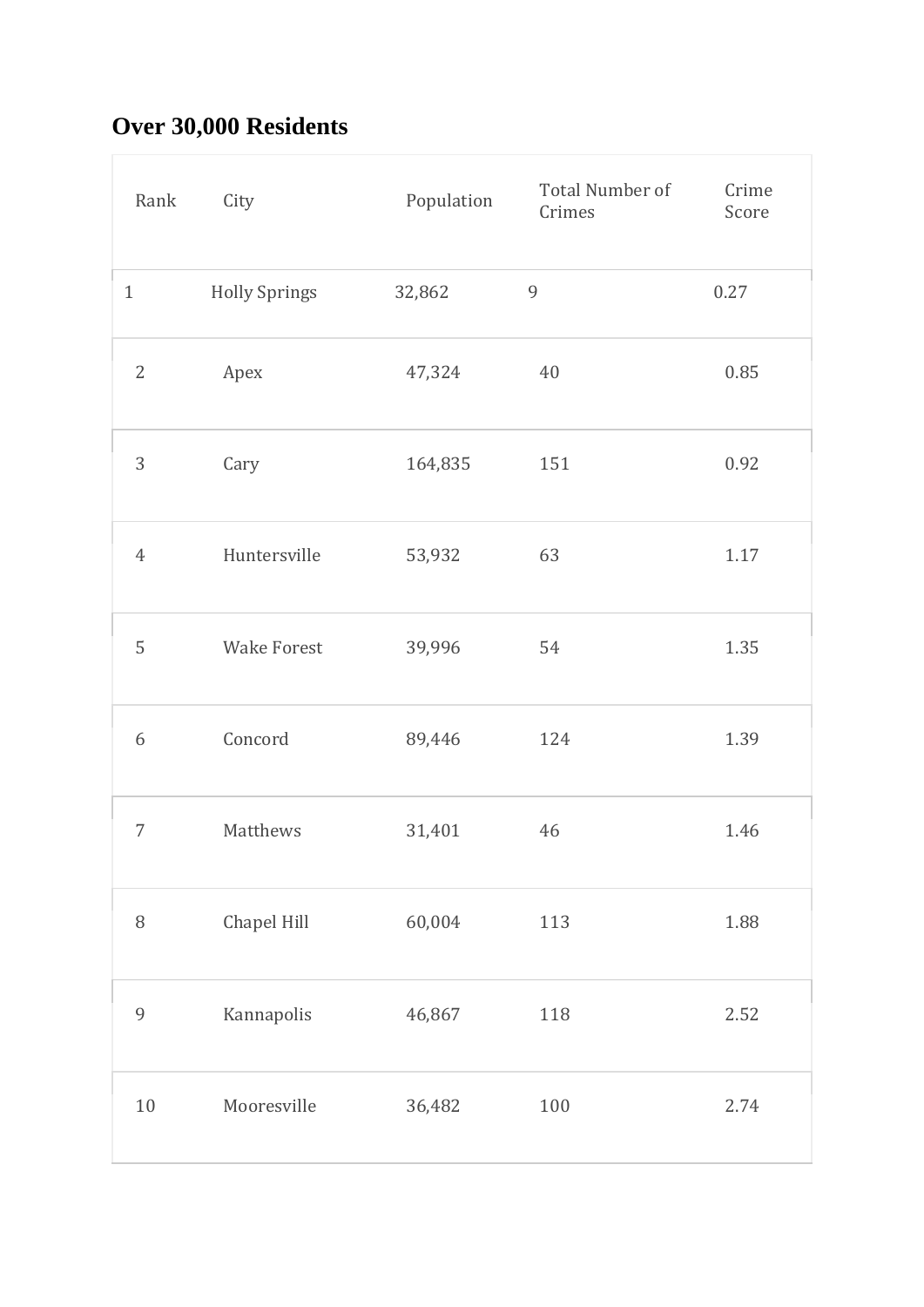| 11 | Hickory                   | 40,437  | 165   | 4.08 |
|----|---------------------------|---------|-------|------|
| 12 | New Bern                  | 30,137  | 124   | 4.11 |
| 13 | Asheville                 | 89,546  | 537   | 6.00 |
| 14 | Wilmington                | 117,852 | 759   | 6.44 |
| 15 | <b>High Point</b>         | 111,435 | 721   | 6.47 |
| 16 | Monroe                    | 34,978  | 227   | 6.49 |
| 17 | Charlotte-<br>Mecklenburg | 896,379 | 6,560 | 7.32 |
| 18 | Burlington                | 52,760  | 392   | 7.43 |
| 19 | Fayetteville              | 202,200 | 1,531 | 7.57 |
| 20 | Rocky Mount               | 55,431  | 435   | 7.85 |
| 21 | Salisbury                 | 34,121  | 332   | 9.73 |